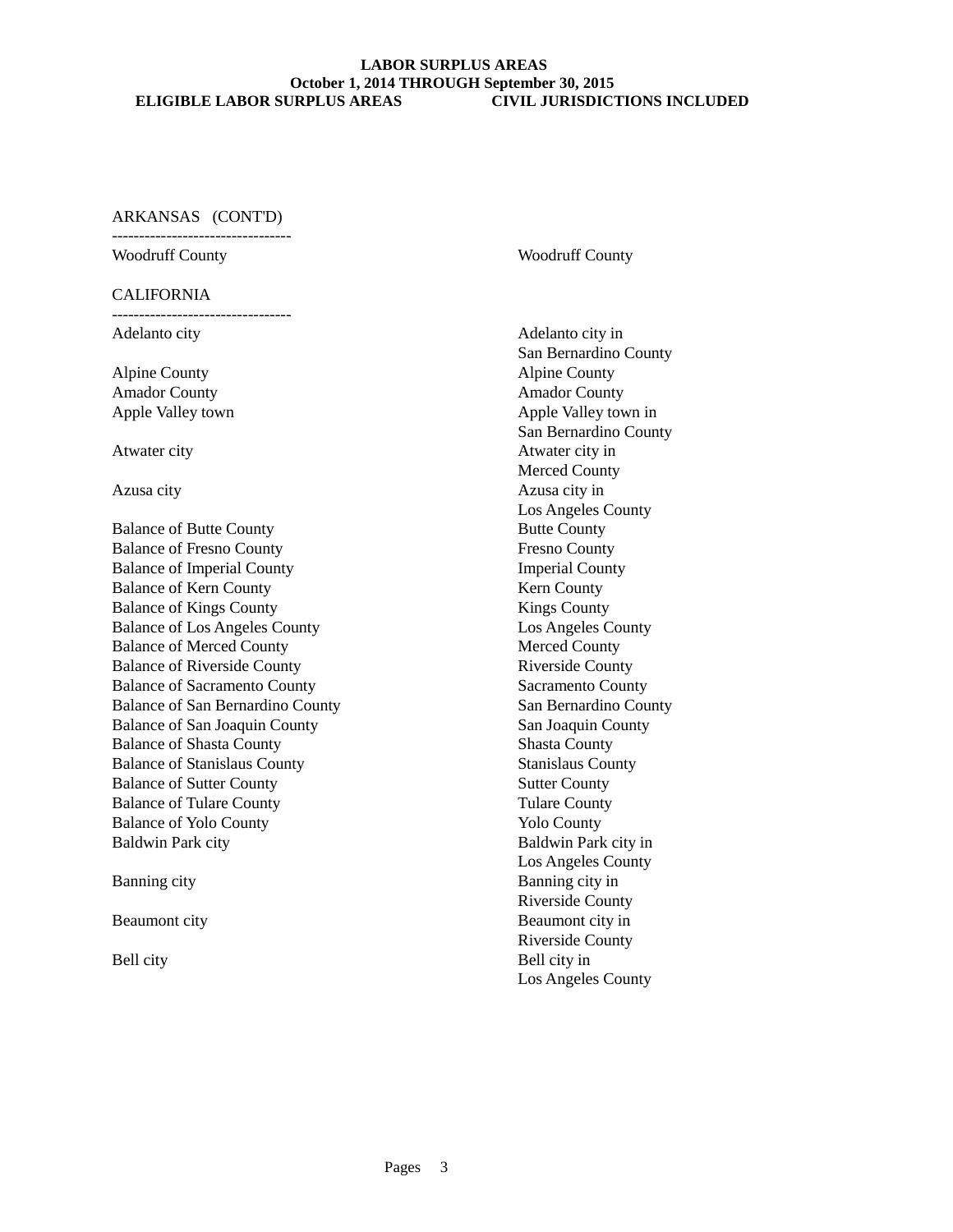| <b>Bell Gardens city</b> | Bell Gardens city in       |
|--------------------------|----------------------------|
|                          | Los Angeles County         |
| <b>Bellflower</b> city   | Bellflower city in         |
|                          | Los Angeles County         |
| Brawley city             | Brawley city in            |
|                          | <b>Imperial County</b>     |
| <b>Calaveras County</b>  | <b>Calaveras County</b>    |
| Calexico city            | Calexico city in           |
|                          | <b>Imperial County</b>     |
| Carson city              | Carson city in             |
|                          | Los Angeles County         |
| Cathedral City city      | Cathedral City city in     |
|                          | <b>Riverside County</b>    |
| Ceres city               | Ceres city in              |
|                          | <b>Stanislaus County</b>   |
| Chico city               | Chico city in              |
|                          | <b>Butte County</b>        |
| Chino city               | San Bernardino County      |
| Chula Vista city         | San Diego County           |
| Coachella city           | Coachella city in          |
|                          | <b>Riverside County</b>    |
| Colton city              | Colton city in             |
|                          | San Bernardino County      |
| <b>Colusa County</b>     | <b>Colusa County</b>       |
| Compton city             | Compton city in            |
|                          | Los Angeles County         |
| Corcoran city            | Corcoran city in           |
|                          | <b>Kings County</b>        |
| Cudahy city              | Cudahy city in             |
|                          | Los Angeles County         |
| Del Norte County         | Del Norte County           |
| Delano city              | Delano city in             |
|                          | Kern County                |
| Desert Hot Springs city  | Desert Hot Springs city in |
|                          | Desert Hot Springs city    |
| East Palo Alto city      | East Palo Alto city in     |
|                          | San Mateo County           |
|                          |                            |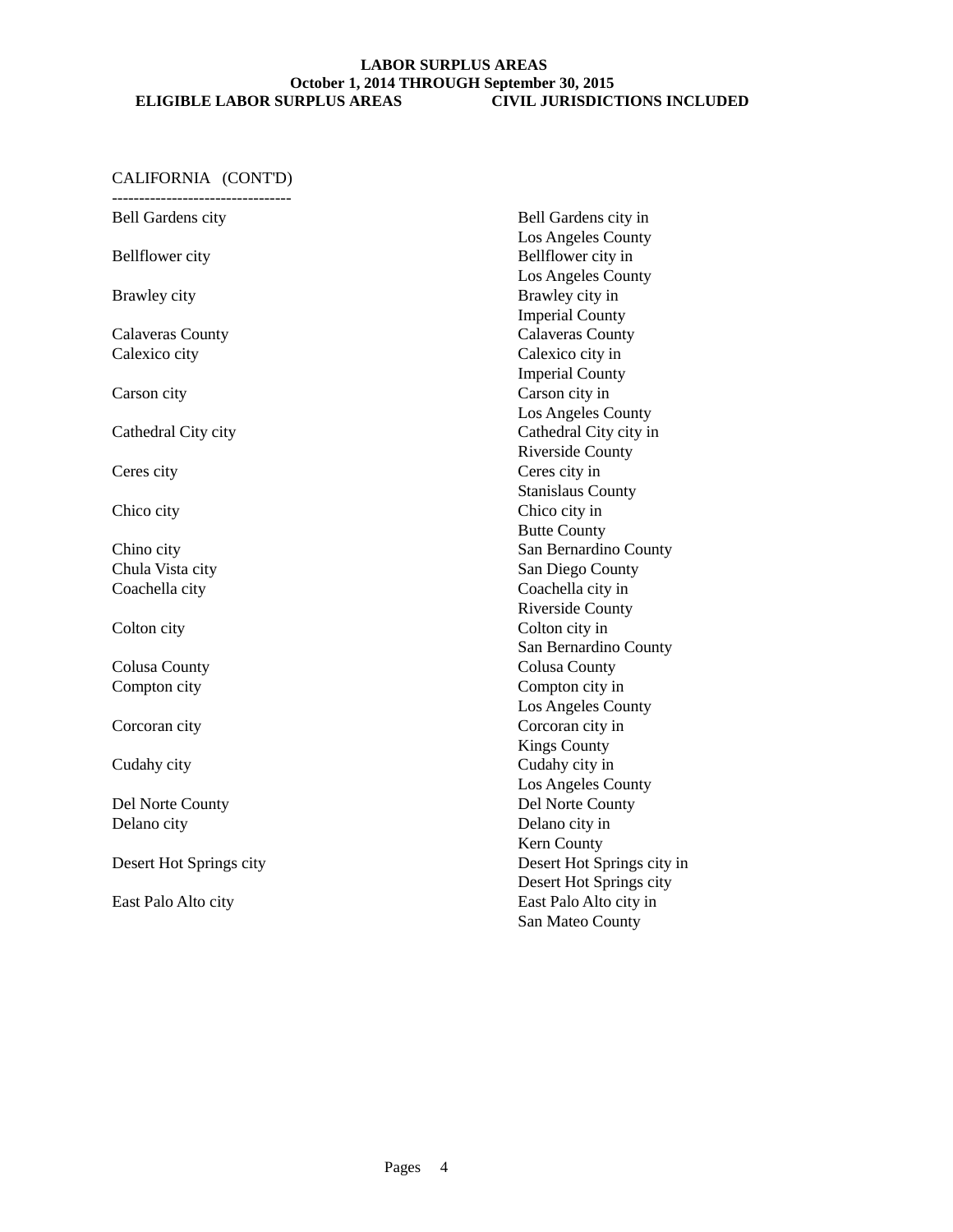| El Cajon city        | El Cajon city in        |
|----------------------|-------------------------|
|                      | San Diego County        |
| El Centro city       | El Centro city in       |
|                      | <b>Imperial County</b>  |
| El Dorado County     | El Dorado County        |
| El Monte city        | El Monte city in        |
|                      | Los Angeles County      |
| Eureka city          | Eureka city in          |
|                      | <b>Humboldt County</b>  |
| Fairfield city       | Fairfield city in       |
|                      | Solano County           |
| Fontana city         | Fontana city in         |
|                      | San Bernardino County   |
| Fresno city          | Fresno city in          |
|                      | <b>Fresno County</b>    |
| Gardena city         | Los Angeles County      |
| Gilroy city          | Gilroy city in          |
|                      | Santa Clara County      |
| <b>Glenn County</b>  | <b>Glenn County</b>     |
| Hanford city         | Hanford city in         |
|                      | <b>Kings County</b>     |
| Hawthorne city       | Hawthorne city in       |
|                      | Los Angeles County      |
| Hemet city           | Hemet city in           |
|                      | <b>Riverside County</b> |
| Hesperia city        | Hesperia city in        |
|                      | San Bernardino County   |
| Highland city        | Highland city in        |
|                      | San Bernardino County   |
| Hollister city       | Hollister city in       |
|                      | San Benito County       |
| Humboldt County      | <b>Humboldt County</b>  |
| Huntington Park city | Huntington Park city in |
|                      | Los Angeles County      |
| Imperial Beach city  | Imperial Beach city in  |
|                      | San Diego County        |
| Indio city           | Indio city in           |
|                      | <b>Riverside County</b> |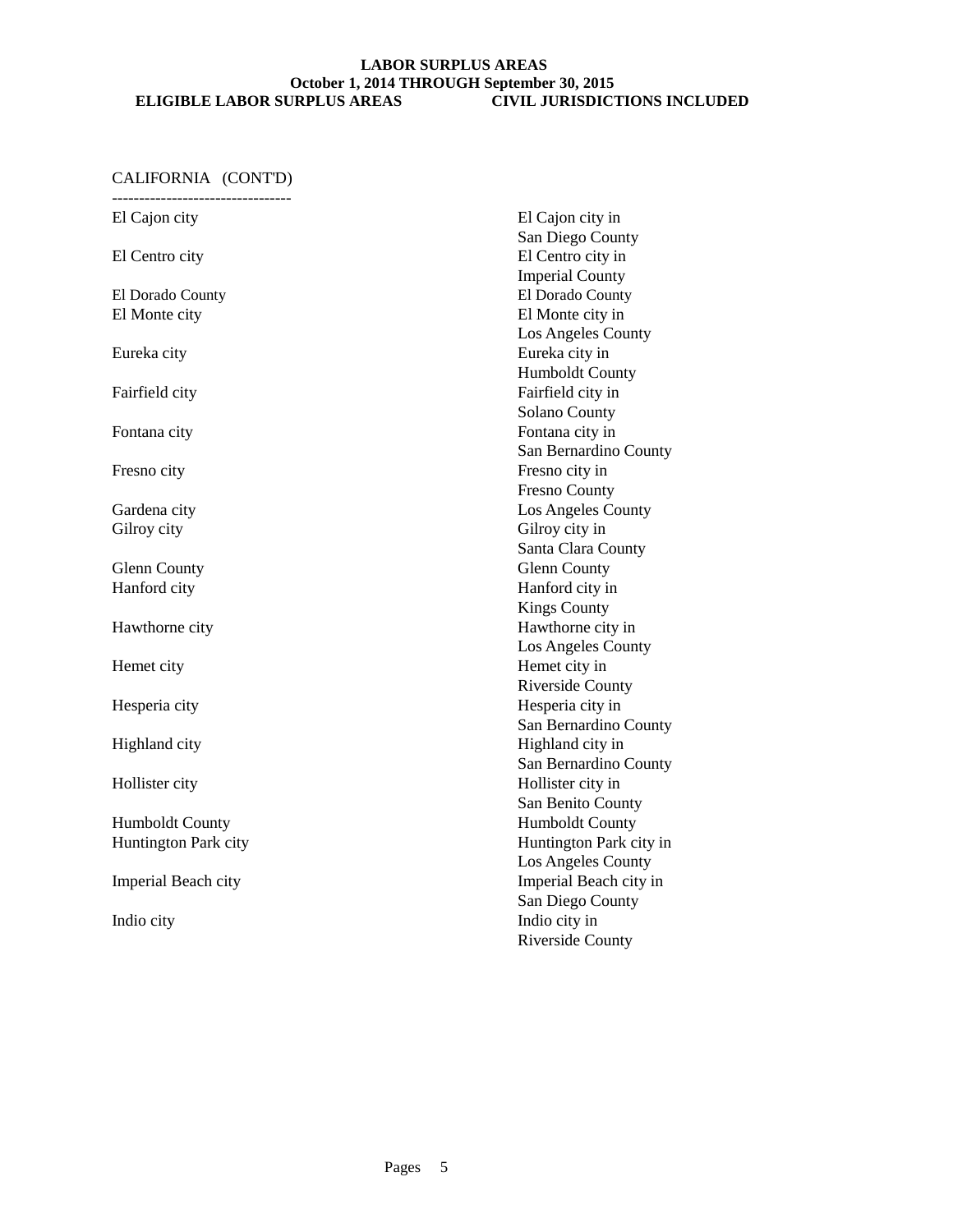| Inglewood city       | Inglewood city in       |
|----------------------|-------------------------|
|                      | Los Angeles County      |
| La Puente city       | La Puente city in       |
|                      | Los Angeles County      |
| Lake County          | Lake County             |
| Lake Elsinore city   | Lake Elsinore city in   |
|                      | <b>Riverside County</b> |
| Lancaster city       | Lancaster city in       |
|                      | Los Angeles County      |
| <b>Lassen County</b> | <b>Lassen County</b>    |
| Lawndale city        | Lawndale city in        |
|                      | Los Angeles County      |
| Lemon Grove city     | Lemon Grove city in     |
|                      | San Diego County        |
| Lincoln city         | Lincoln city in         |
|                      | <b>Placer County</b>    |
| Lodi city            | Lodi city in            |
|                      | San Joaquin County      |
| Lompoc city          | Lompoc city in          |
|                      | Santa Barbara County    |
| Long Beach city      | Long Beach city in      |
|                      | Los Angeles County      |
| Los Angeles city     | Los Angeles city in     |
|                      | Los Angeles County      |
| Los Banos city       | Los Banos city in       |
|                      | <b>Merced County</b>    |
| Lynwood city         | Lynwood city in         |
|                      | Los Angeles County      |
| Madera County        | Madera County           |
| Manteca city         | Manteca city in         |
|                      | San Joaquin County      |
| Mariposa County      | Mariposa County         |
| Maywood city         | Maywood city in         |
|                      | Los Angeles County      |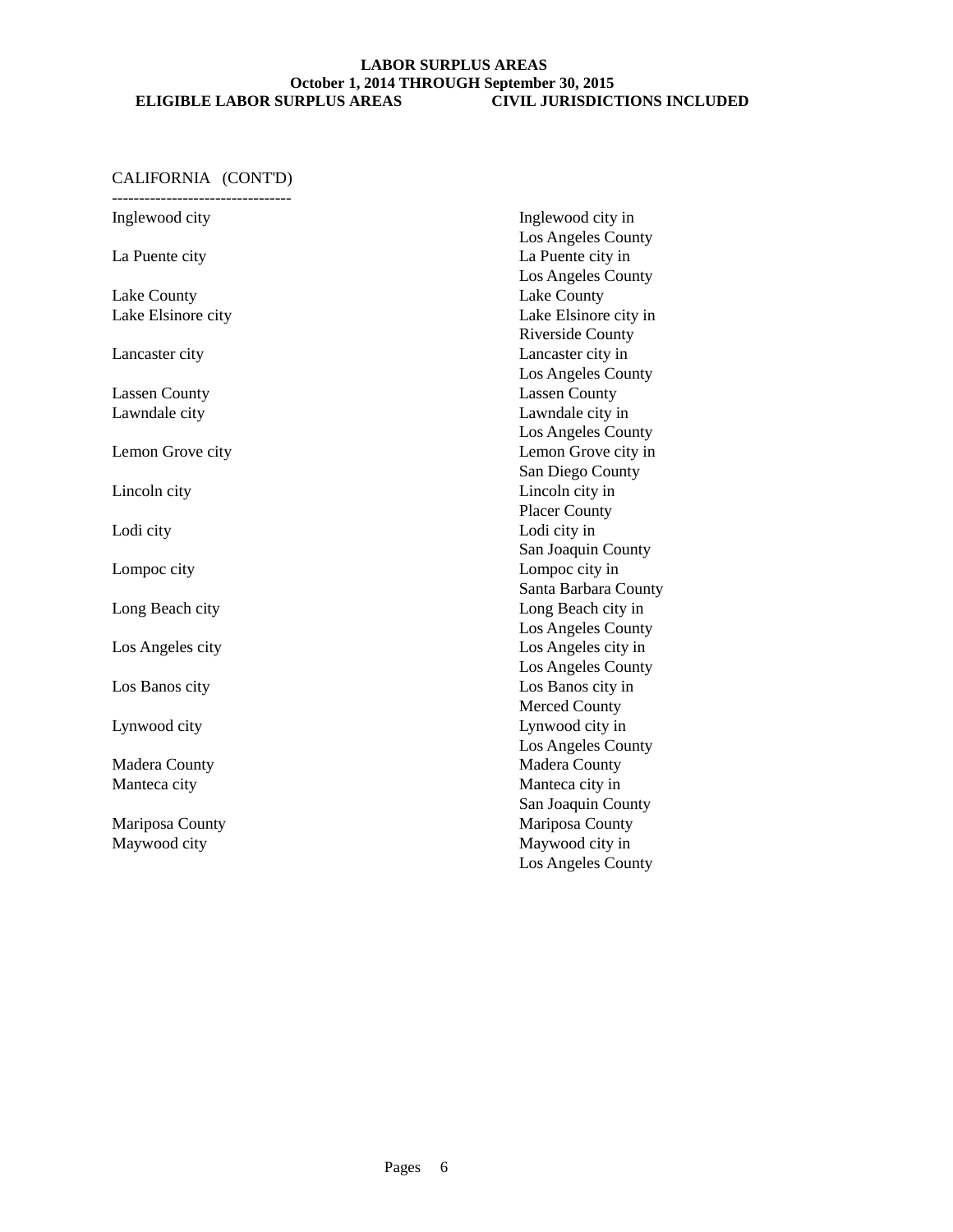## CALIFORNIA (CONT'D)

--------------------------------- Menifee city Menifee city in Riverside County Merced city **Merced** city in Merced County Modesto city Modesto city in Stanislaus County Modoc County Mono County Mono County Montclair city **Montclair city** in San Bernardino County Montebello city Montebello city in Los Angeles County Monterey County **Monterey County** Moreno Valley city **Moreno** Valley city in Riverside County Morgan Hill city Santa Clara County National City city National City city San Diego County Norwalk city Norwalk city in Los Angeles County Oakland city Oakland city in Alameda County Ontario city Ontario city in San Bernardino County Oxnard city Oxnard city in Ventura County Palmdale city **Palmdale city Palmdale city** in Los Angeles County Paramount city **Paramount city** in Los Angeles County Perris city Perris city in Riverside County Pico Rivera city Los Angeles County Pittsburg city Pittsburg city in Contra Costa County Plumas County Plumas County Pomona city Pomona city in Los Angeles County Porterville city Porterville city in

Tulare County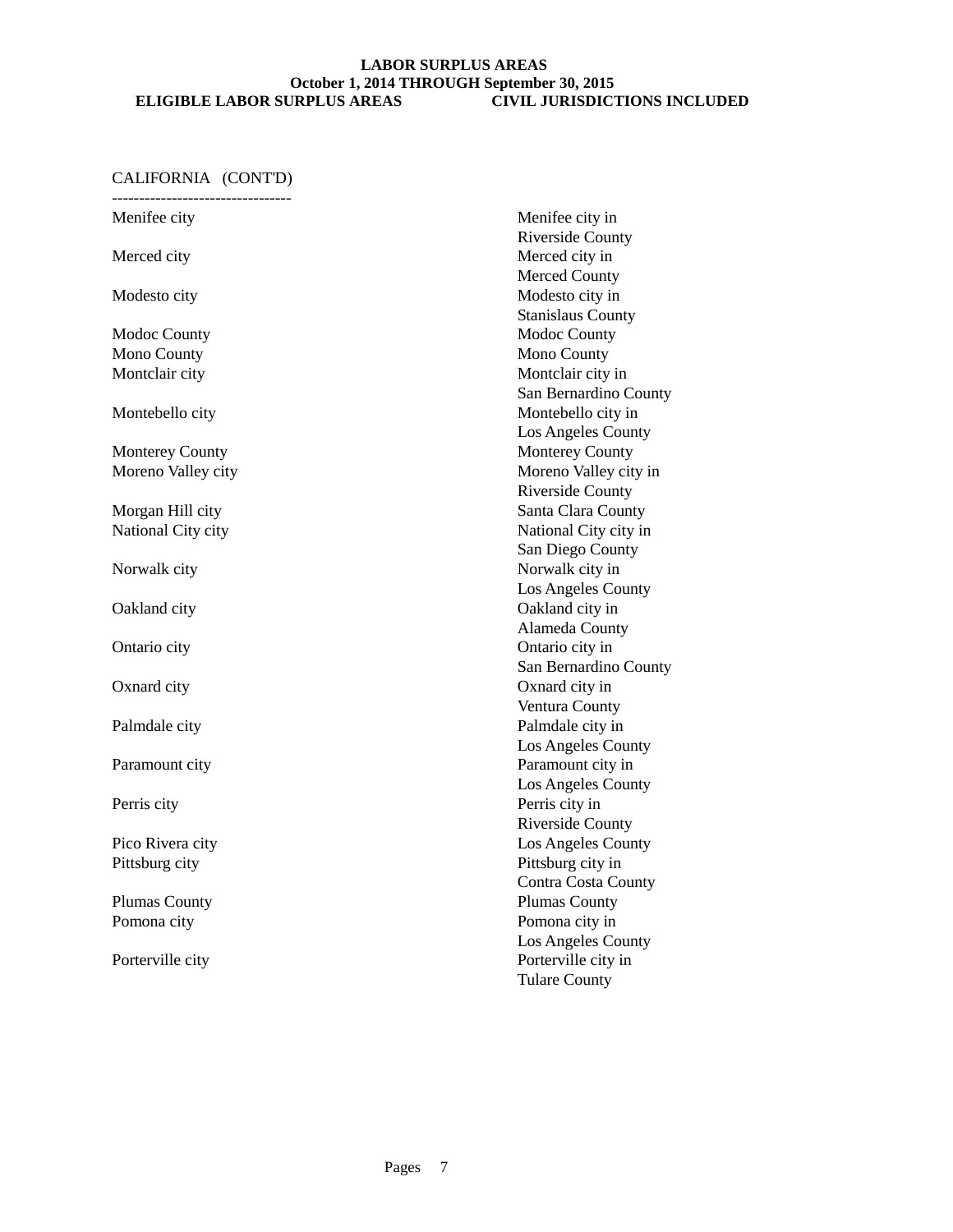| Rancho Cordova city    | Rancho Cordova city in     |
|------------------------|----------------------------|
|                        | Sacramento County          |
| Redding city           | Redding city in            |
|                        | <b>Shasta County</b>       |
| Rialto city            | Rialto city in             |
|                        | San Bernardino County      |
| Richmond city          | Richmond city in           |
|                        | <b>Contra Costa County</b> |
| Riverside city         | Riverside city in          |
|                        | <b>Riverside County</b>    |
| Sacramento city        | Sacramento city in         |
|                        | Sacramento County          |
| Salinas city           | Salinas city in            |
|                        | <b>Monterey County</b>     |
| San Bernardino city    | San Bernardino city in     |
|                        | San Bernardino County      |
| San Jacinto city       | San Jacinto city in        |
|                        | <b>Riverside County</b>    |
| San Pablo city         | San Pablo city in          |
|                        | <b>Contra Costa County</b> |
| Sanger city            | Sanger city in             |
|                        | <b>Fresno County</b>       |
| Santa Ana city         | Santa Ana city in          |
|                        | <b>Orange County</b>       |
| Santa Cruz County      | Santa Cruz County          |
| Santa Maria city       | Santa Maria city in        |
|                        | Santa Barbara County       |
| Santa Paula city       | Santa Paula city in        |
|                        | Ventura County             |
| Sierra County          | Sierra County              |
| <b>Siskiyou County</b> | Siskiyou County            |
| Soledad city           | Soledad city in            |
|                        | <b>Monterey County</b>     |
| South Gate city        | South Gate city in         |
|                        | Los Angeles County         |
| Stanton city           | Stanton city in            |
|                        | <b>Orange County</b>       |